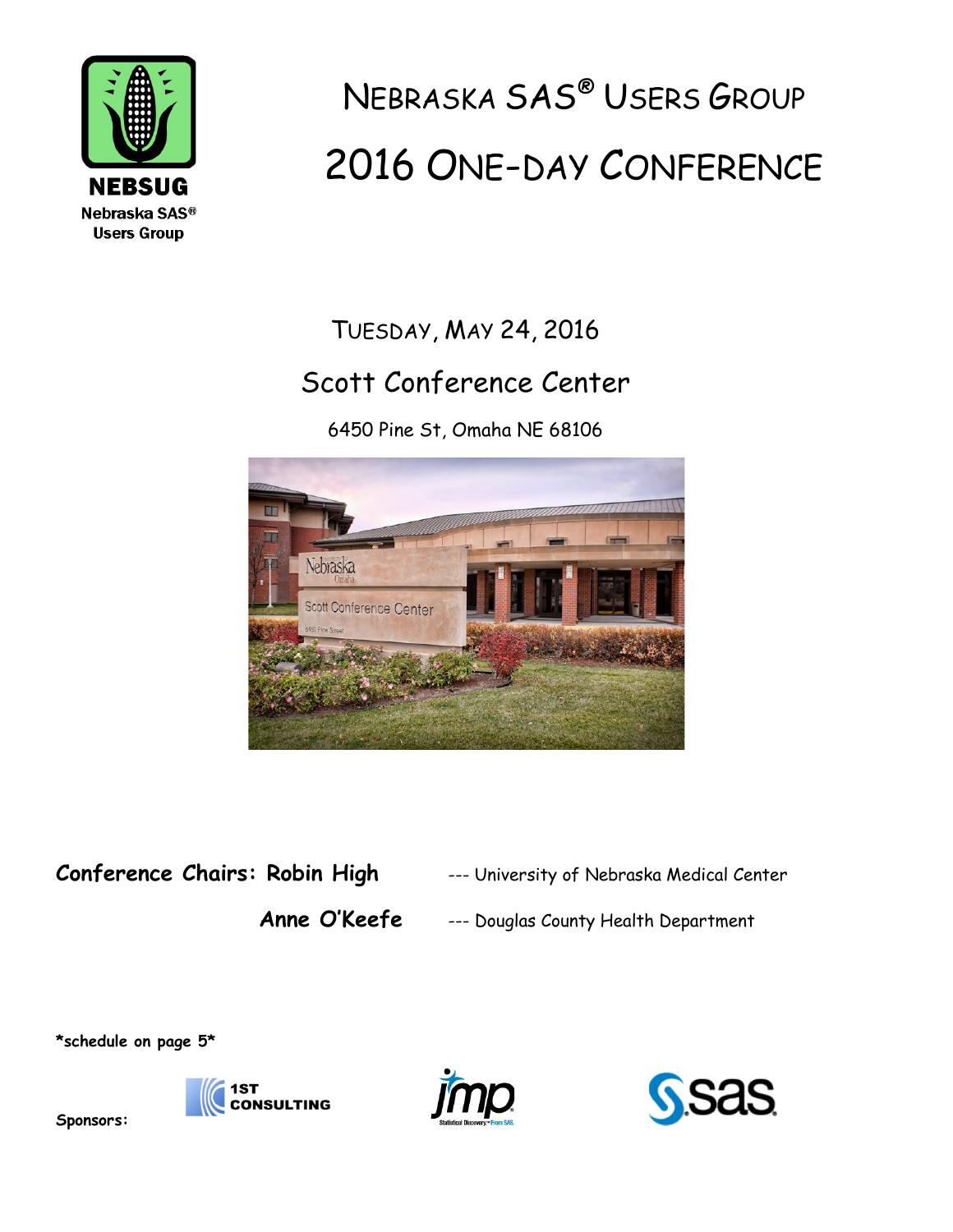### Message from Co-Chairs

Dear Nebraska SAS® Users,

The Nebraska SAS Users Group 2016 One-Day Conference will be held on Tuesday, May 24 in Omaha at the Scott Conference Center. In 2015, we did not hold an annual conference due to the MWSUG conference in Omaha last October. In 2016 the full-day conference returns with a full schedule of activities. The conference will have more speakers and more presentations than the previous one-day conferences. There will be a total of THREE concurrent sessions including two presentations of the popular Hands-On Workshop! Also, a diverse set of presentations will help to grow your SAS skills and will cover a wide variety of topics and interests. SAS Institute, Inc. will have some of their experts presenting the most recently developed methods on how to use SAS.

As in the past, this conference is the day following the annual conference hosted by the Iowa SAS Users. We have joined with them to invite several regional SAS experts to demonstrate their innovative techniques with SAS. Hopefully you have the time participate and learn something new! Check the conference schedule for details.

In addition to the presentations and hands-on workshops, the conference registration will provide a continental breakfast and lunch, door prizes, and the important opportunity to network with fellow SAS users. Take advantage of early registration. If you register by May 13 the conference fee is only \$80. After May 13th, the registration fee will increase to \$110. This conference is an excellent value at either price, however, we strongly encourage early registrations. Refunds are not given, but can be transferred to another person with advance notice.

The conference is made possible by our volunteers and our sponsors: 1st Consulting, JMP from SAS, and SAS Institute, Inc. We appreciate their support very much.

Come join us and your fellow SAS users for a fun, informative and educational experience which will provide many valuable opportunities for networking and developing of your SAS skills.

Robin High & Anne O'Keefe

NEBSUG 2016 Conference Co-chairs





Network with Fellow SAS® Users

Learn from the SAS® Pro's

Learn more about SAS<sup>®</sup> 9.4

Three Concurrent Sessions with 14 Presentations

Scholarship for students

Including Two Hands-On Workshops New!!!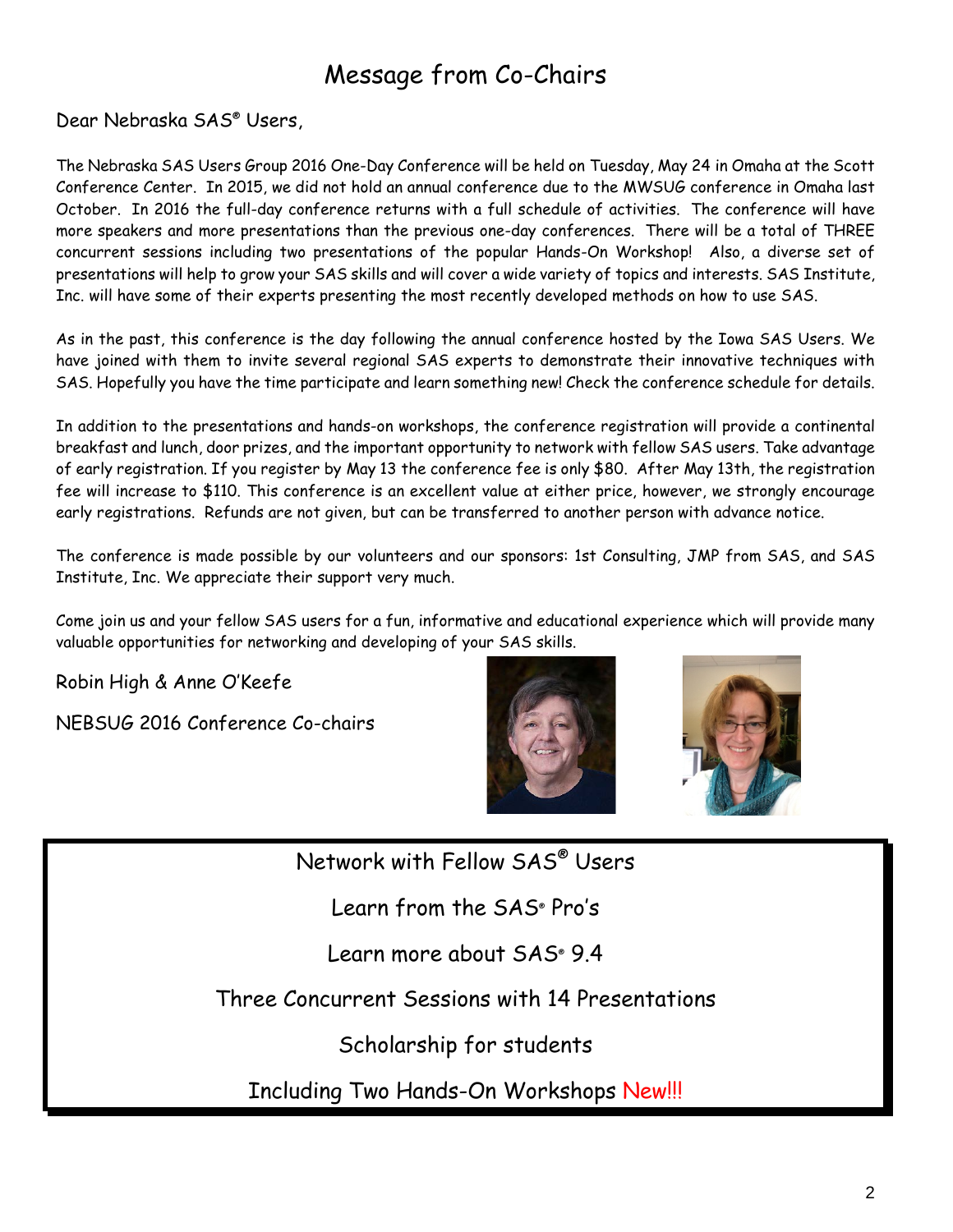### **Conference Information:**

This one-day conference will provide an opportunity to enhance your SAS® skills and improve your understanding of the SAS® System. There will be 3 concurrent sessions throughout the day -- all for a registration fee of only \$80, with breakfast and lunch included! Registration and Scholarship Form are at the end of this announcement. It is recommended that you use the online registration system.

| Date:                       | Tuesday, May 24, 2016                                                                                                                                                                                                                                                                                                      |  |  |
|-----------------------------|----------------------------------------------------------------------------------------------------------------------------------------------------------------------------------------------------------------------------------------------------------------------------------------------------------------------------|--|--|
| Location:                   | Scott Conference Center (See map and direction on next page)<br>6450 Pine St., Omaha NE 68106                                                                                                                                                                                                                              |  |  |
| <b>Registration Fee:</b>    | \$80 for Early Registration by Friday, May 13, 2016<br>(Only \$10 for student early registration)<br>\$110 for Late and On-site Registration after May 13, 2016                                                                                                                                                            |  |  |
| <b>Online Registration:</b> | Registration will start on Monday, March 28, 2016 at:<br>https://www.regonline.com/NEBSUG2016                                                                                                                                                                                                                              |  |  |
|                             | Cancellation Policy: No refund but substitution is accepted with advance notice to omahalday@yahoo.com.                                                                                                                                                                                                                    |  |  |
| <b>SAS Classes</b>          | Not offered at this conference. Contact johnxu@1st-consulting.com for information on<br>SAS classes at Iowa SAS Users Group on 5/25/16 & 5/26/16 in Des Moines.                                                                                                                                                            |  |  |
| Check in:                   | Starting at 7:30 AM on May 24, 2016.                                                                                                                                                                                                                                                                                       |  |  |
| Schedule:                   | The Opening Session will begin at 8:15 AM. 3 concurrent sessions will start at 8:30 AM.<br>Lunch will be served at 11:30 AM. The afternoon sessions will start at 12:30 PM. The<br>closing session will start at 4:45 PM and the conference will conclude at 5:00 PM. Each<br>presentation will last for about 50 minutes. |  |  |
| Lunch:                      | Lunch on site is included in your registration fee.                                                                                                                                                                                                                                                                        |  |  |
| Hotel:                      | Courtyard Omaha Aksarben Village<br>1625 South 67th Street<br>Omaha, NE 68106<br>(402) 951-4300<br>* Only one block away. Ask for Scott Conference Center contract rate.<br>You may use other nearby hotels.                                                                                                               |  |  |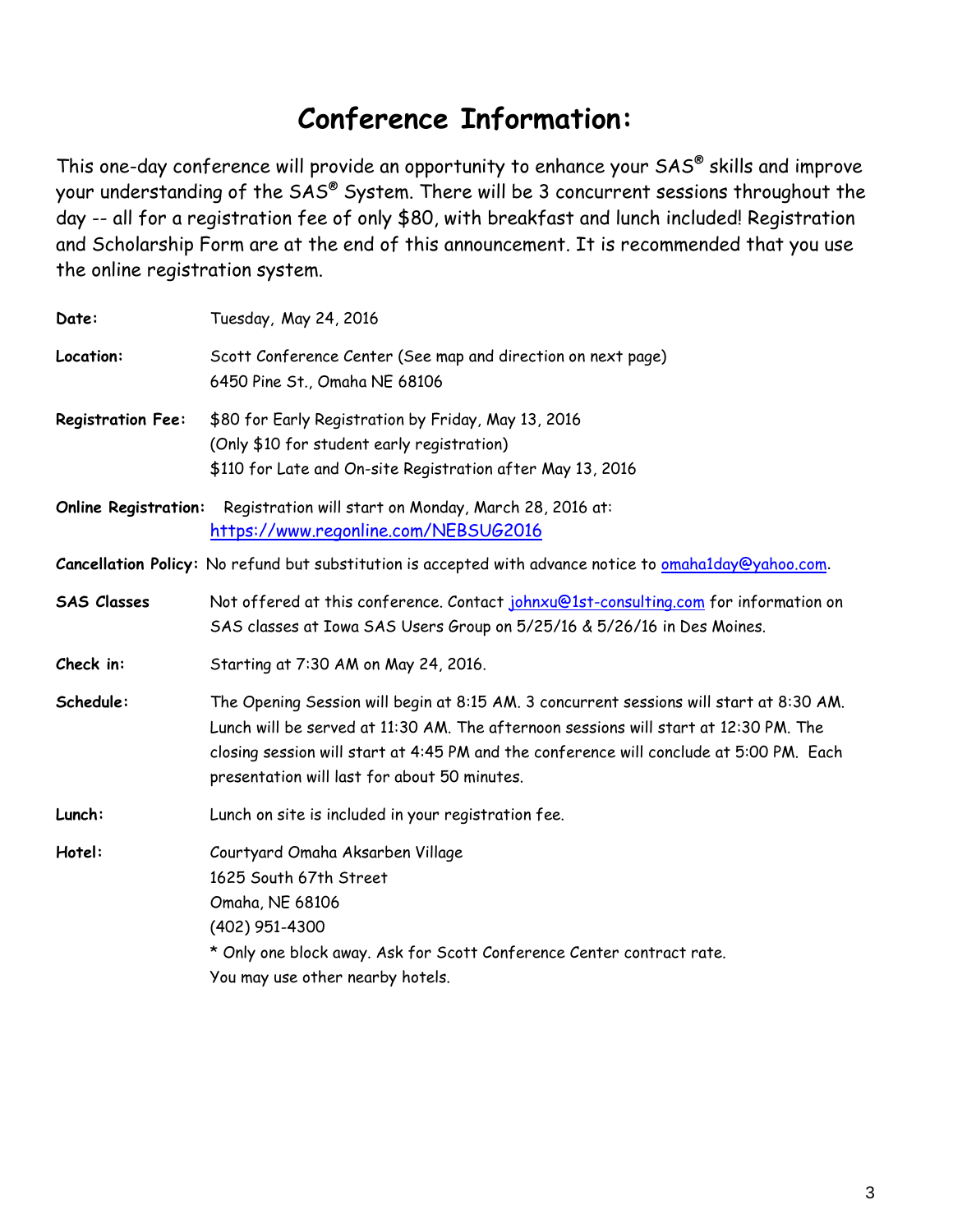#### **Directions:**

- From the South: From I-80 and 72nd Street, head north on 72nd Street (left if coming from the west; right if coming from the east) Turn right on Pine Street for .6 miles Continue past the lights on 67th Street Scott Conference Center is on Your Left
- From the West From I-680 & Pacific Street, go east on Pacific St to 67th Street Turn right on 67th Street Continue to stoplight and turn left onto Pine Street Scott Conference Center is on your left



**Parking:** Parking in Lot 9 across from The Scott Conference Center is **complimentary** Questions: E-mail your question to Conference Co-Chair, Robin High: [rhigh@unmc.edu](mailto:rhigh@unmc.edu)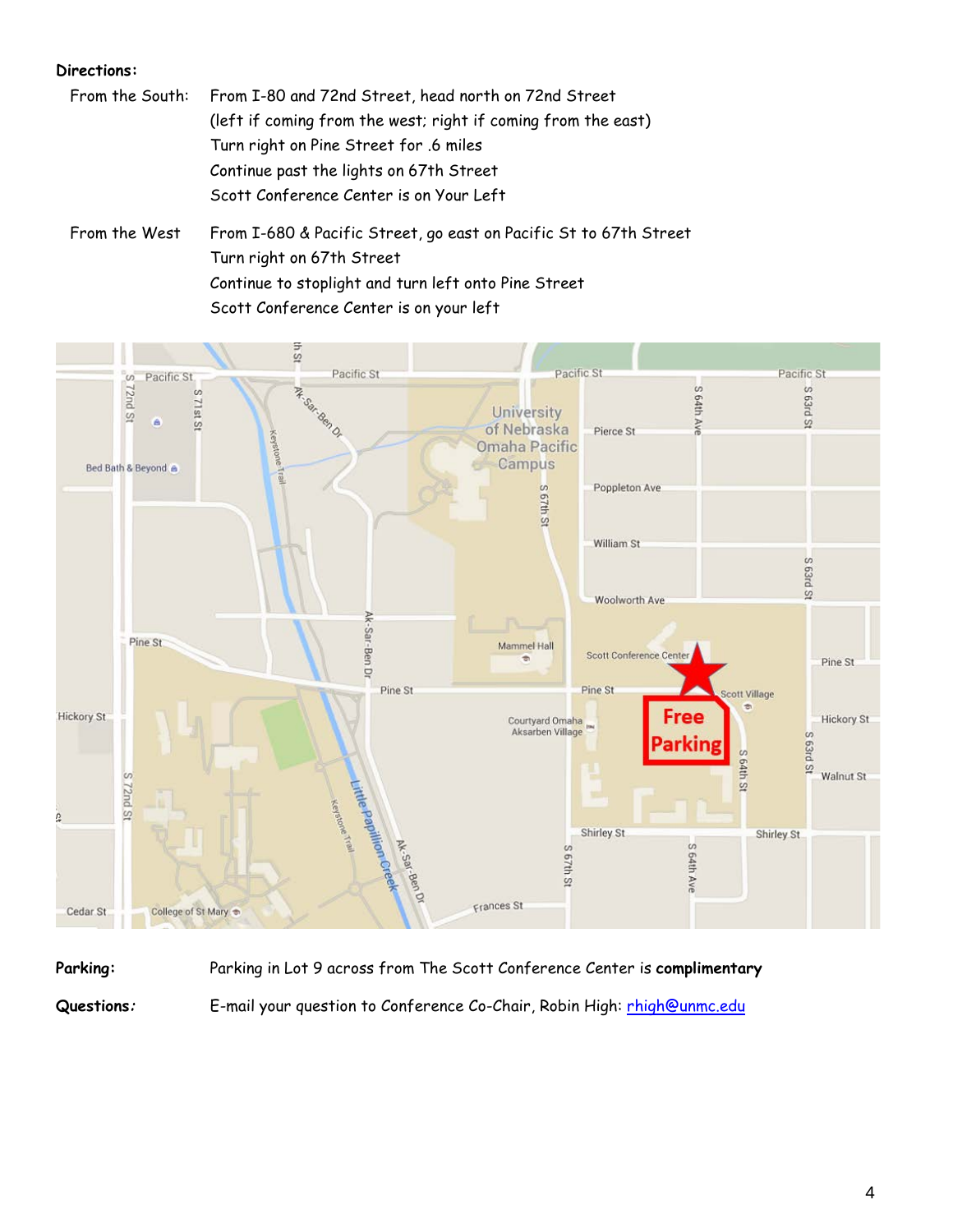| $5/24$            | Session 1 - HOW & More<br>East Room                                                                            | Session 2 - Statistics<br>West Room                                                                                         | Session 3 - Programming & More<br><b>Center Room</b>                                                                                                        |  |  |
|-------------------|----------------------------------------------------------------------------------------------------------------|-----------------------------------------------------------------------------------------------------------------------------|-------------------------------------------------------------------------------------------------------------------------------------------------------------|--|--|
| $7:30-$<br>8:15   | <b>Check In --- Breakfast sponsored by</b><br><b>SSAS</b>                                                      |                                                                                                                             |                                                                                                                                                             |  |  |
| 8:15<br>8:25      | <b>Opening Session</b>                                                                                         |                                                                                                                             |                                                                                                                                                             |  |  |
| 8:30<br>9:20      | Creating                                                                                                       | <b>Introduction to Latent Structure</b><br>Analyses: What Are They and<br>What Can They Do?<br>Deanna Schreiber-Gregory (3) | <b>SAS<sup>®</sup> Visual Analytics</b><br>for Fun and Profit:<br>A College Football Case Study<br>John Davis (12)                                          |  |  |
| 9:30<br>10:20     | Multi-Sheet Microsoft<br><b>Excel Workbooks</b><br>With SAS®:<br>The Basics and Beyond                         | Using SAS/STAT®:<br>A Gentle Introduction to<br>Some Frequently Used Tools<br>Melodie Rush (9)                              | <b>Regulatory Stress Testing:</b><br>A Manageable Process With SAS®<br>Wei Chen (13)                                                                        |  |  |
| 10:30<br>11:20    | Vince DelGobbo (15)                                                                                            | So Many Variables, So Little Time:<br>Factor Analysis and<br>Variable Reduction<br>Deanna Schreiber-Gregory (4)             | How to be a Data Scientist<br>Using SAS®<br>Chuck Kincaid (5)                                                                                               |  |  |
| $11:30-$<br>12:30 | <b>Lunch</b> Sponsored by <b>SSAS</b> .                                                                        |                                                                                                                             |                                                                                                                                                             |  |  |
| 12:30<br>1:20     | <b>Intermediate SAS Macro</b>                                                                                  | Predictive Analytics<br>Property & Casualty Insurance                                                                       | Paint a Better Picture of<br>Your Information with Color<br>LeRoy Bessler (7)                                                                               |  |  |
| 1:30<br>2:20      | Chuck Kincaid (16)                                                                                             | (Two-part presentation)<br>Mei Najim (6)                                                                                    | Introduction to PROC REPORT<br>Kirk Paul Lafler (2)                                                                                                         |  |  |
| $2:20-$<br>2:40   | <b>Afternoon Break</b> Sponsored by<br><b>SSAS</b>                                                             |                                                                                                                             |                                                                                                                                                             |  |  |
| $2:40-$<br>3:30   | Downloading, Configuring, and<br>Using the "Free" SAS®<br>University Edition Software<br>Kirk Paul Lafler (17) | Case Study:<br>Using JMP to Reduce Variation<br>in a Manufacturing Process<br>Melodie Rush (10)                             | Why and How To Use<br><b>SAS<sup>®</sup> Macro Language:</b><br>Easy Ways To Get More Value and<br>Power from Your SAS® Software Tools<br>LeRoy Bessler (8) |  |  |
| 3:40<br>4:30      | Case-Control Match<br>with Propensity Score<br>Using Hash Table Lookup<br>John Xu (14)                         | <b>Analyzing Text Documents</b><br>Using SAS<br>Enterprise Miner/Text Miner<br>Simon Geletta (11)                           | Introduction to PROC SQL<br>Kirk Paul Lafler (1)                                                                                                            |  |  |
| 4:40<br>5:00      |                                                                                                                | <b>Closing Session/Door Prize</b>                                                                                           |                                                                                                                                                             |  |  |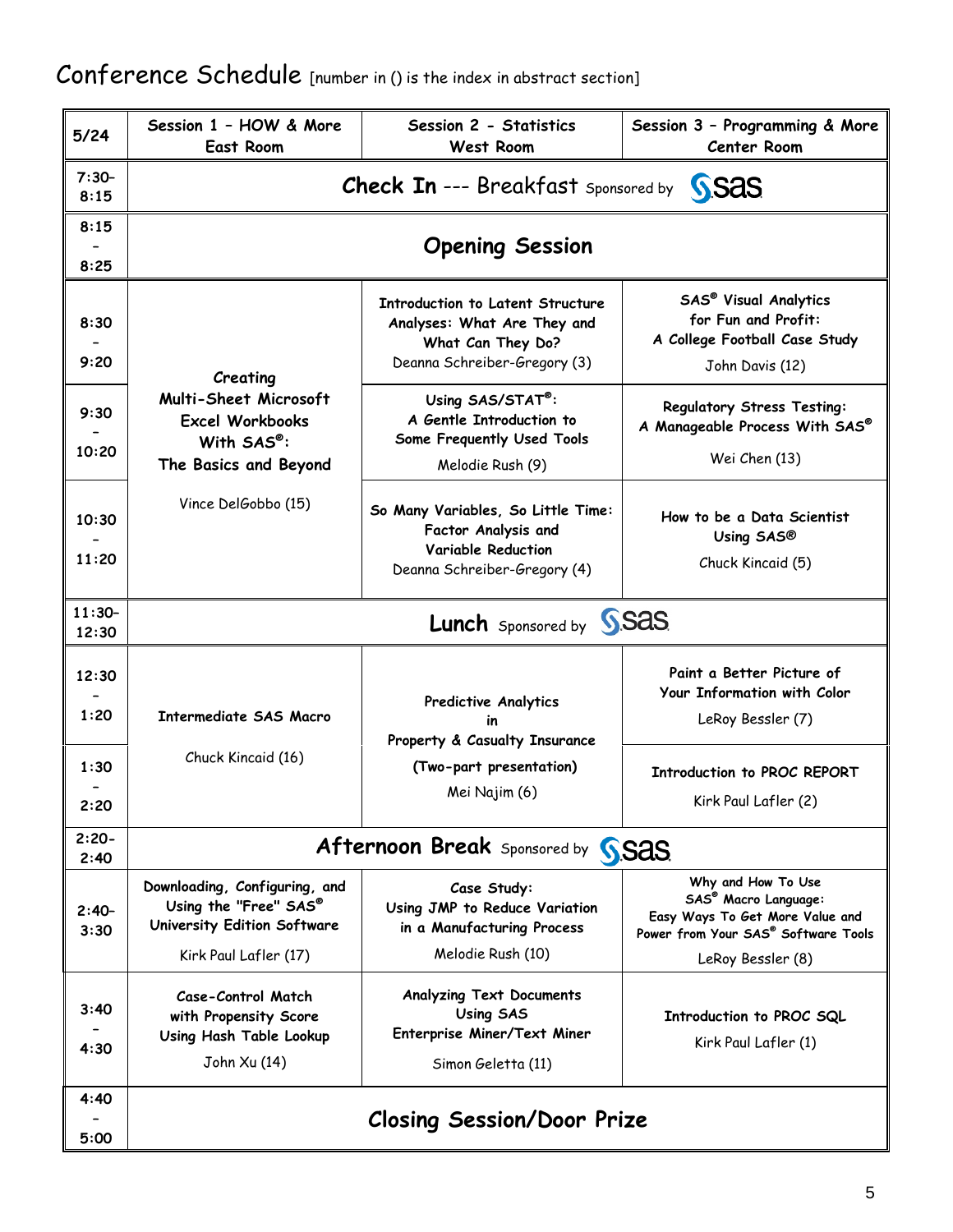## **Presentation Abstracts**

#### **(1) Introduction to PROC SQL**

**Kirk Paul Lafler**, Software Intelligence Corporation

Structured Query Language (SQL) is a database language implemented in the base-SAS software. PROC SQL allows access to data stored in data sets or tables stored in relational data base management systems (RDBMS) using statements, clauses, options, functions, and other language constructs. This presentation illustrates introductory concepts and SQL applications, and is intended for SAS users who desire an overview of this exciting procedure's capabilities. Attendees learn how to construct basic SQL queries to retrieve, subset, order and group data and results; perform simple join operations from two and three tables; create new tables; and apply conditional logic scenarios using case expressions.

#### **(2) Introduction to PROC REPORT**

#### **Kirk Paul Lafler**, Software Intelligence Corporation

SAS users often need to create and deliver quality custom reports and specialized output for management, end users, and customers. The SAS System provides users with the REPORT PROCedure, a "canned" Base-SAS procedure, for producing quick and formatted detail and summary results. This presentation is designed for users who have no formal experience working with the REPORT procedure. Attendees learn the basic PROC REPORT syntax using the COLUMN, DEFINE, other optional statements, and procedure options to produce quality output; explore basic syntax to produce basic reports; compute subtotals and totals at the end of a report using a COMPUTE Block; calculate percentages; produce statistics for an analysis variables; apply conditional logic to control summary output rows; and enhance the appearance of output results with basic Output Delivery System (ODS) techniques.

#### **(3) Introduction to Latent Structure Analyses: What Are They and What Can They Do?**

#### **Deanna (DeDe) Schreiber-Gregory**, National University

This paper looks at several ways to investigate latent variables in survey analyses and how to utilize them in regression models. An introduction to the concept and theory behind latent structure analysis will be reviewed and an overview of available LSA procedures will be explored. The five different SAS® procedures for latent analyses explored in this paper are PROC LCA, PROC LTA, PROC TRAJ, PROC FACTOR and PROC CALIS. A case study will then be performed utilizing the latent variables identified from within these procedures and applied to a regression model. The effect of the latent variables on the fit and use of the regression model compared to a similar model using observed data will then be reviewed. The data used for this study was obtained via the National Longitudinal Study of Adolescent Health, a study distributed and collected by Add Health. Data was analyzed using SAS 9.4. This paper is intended for moderate to advanced level SAS® users. This paper is also written to an audience with a background in behavioral science and/or statistics.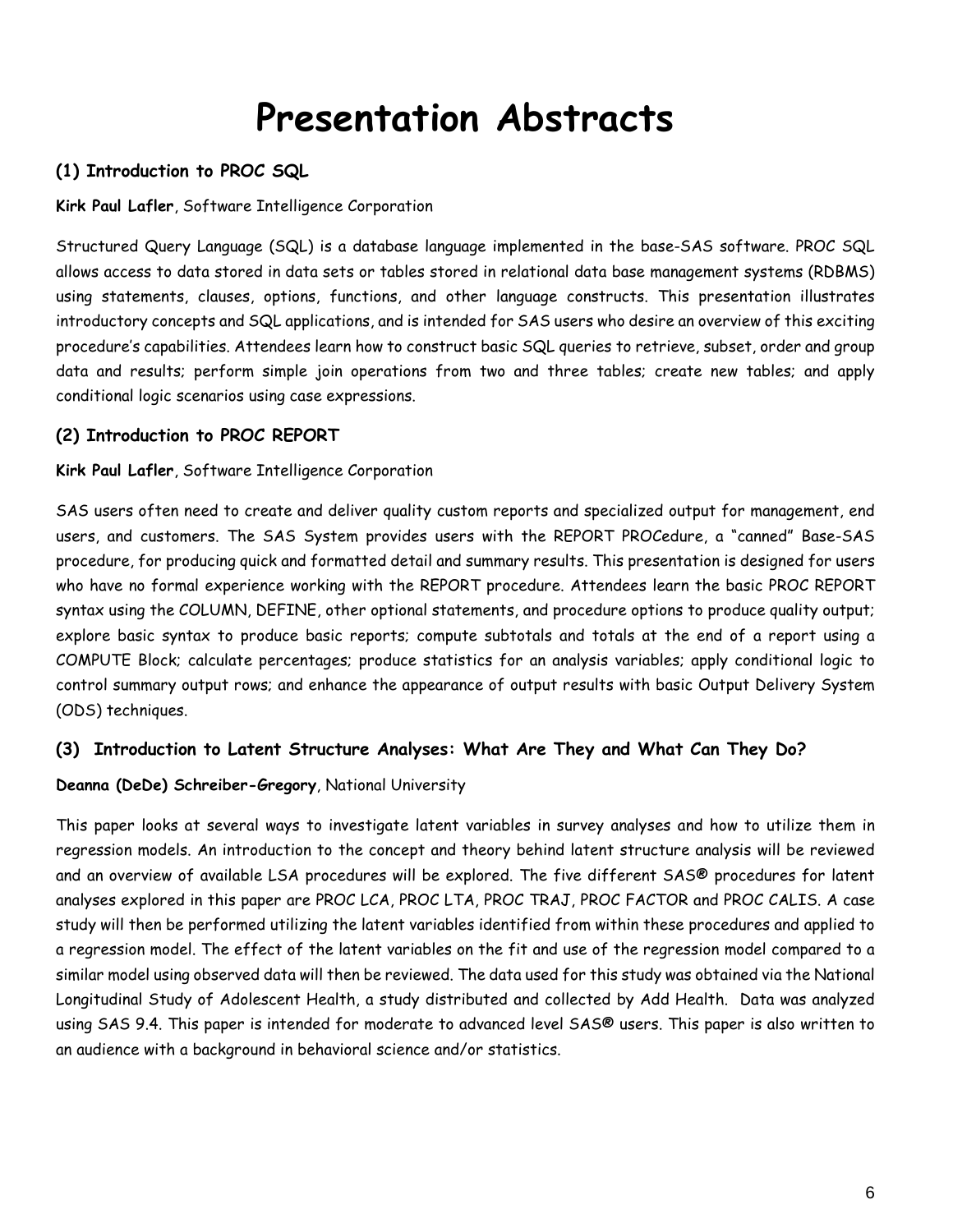#### **(4) So Many Variables, So Little Time: Factor Analysis and Variable Reduction**

#### **Deanna (DeDe) Schreiber-Gregory**, National University

Factor Analysis is a statistical technique that was developed with a very specific goal in mind: the reduction of variable inclusion in large and complex datasets through the identification of underlying patterns and relationships in Likert-type variables. In response to the demand for a procedure designed for factor analysis exploration, PROC FACTOR was developed. This procedure is designed to uncover the hidden gems contained within subjective or perceptive survey responses. It reduces the number of original observed variables into a handful of intuitive variable groupings capable of accounting for most of the variability within the data set. This paper will demonstrate, step-by-step, the utilization of PROC FACTOR and the process involved in completing an exploratory factor analysis through exploration of the Youth Risk Behavior Surveillance System data set (an ongoing national survey distribution initiative of the Center for Disease Control and Prevention). This paper will also review and apply some of the most frequently overlooked and commonly used PROC FACTOR options available within the procedure. Important aspects of the SAS® output will be highlighted and proper presentation and interpretation of results will be reviewed. This paper is intended for any level of SAS® user. This paper is also written to an audience with a background in behavioral science and/or statistics.

#### **(5) How to be a Data Scientist Using SAS®**

#### **Chuck Kincaid**, Experis Business Analytics

The role of the Data Scientist is the viral job description of the decade. And like LOLcats, there are many types of Data Scientists. What is this new role? Who is hiring them? What do they do? What skills are required to do their job? What does this mean for the SAS programmer and the statistician? Are they obsolete? And finally, if I am a SAS user, how can I become a Data Scientist? Come learn about this "job of the future" and what you can do to be part of it.

#### **(6) Predictive Analytics in Property & Casualty Insurance**

#### **Mei Najim,** Center for Business Intelligence & Analytics

Predictive analytics has been developing in property & casualty insurance in the past two decades. Although the statistical foundations of predictive analytics have large overlaps, the business objectives, data availability, and regulations are different across property & casualty insurance, life insurance, banking, pharmaceutical, and genetics industries, etc.

Part I: An introduction to predictive analytics in each of the following core business functions in P&C insurance: pricing, reserving, underwriting, claim, and marketing.

Part II: A property & casualty insurance predictive modeling process with large data sets will be introduced including data acquisition, data preparation, variable creation, variable selection, model building (a.k.a.: model fitting), model validation, and model testing. Variable selection and model validation stages will be introduced in more detail. Some successful models in the insurance companies will be introduced. Base SAS, SAS Enterprise Guide, and SAS Enterprise Miner are presented as the main tools for this process.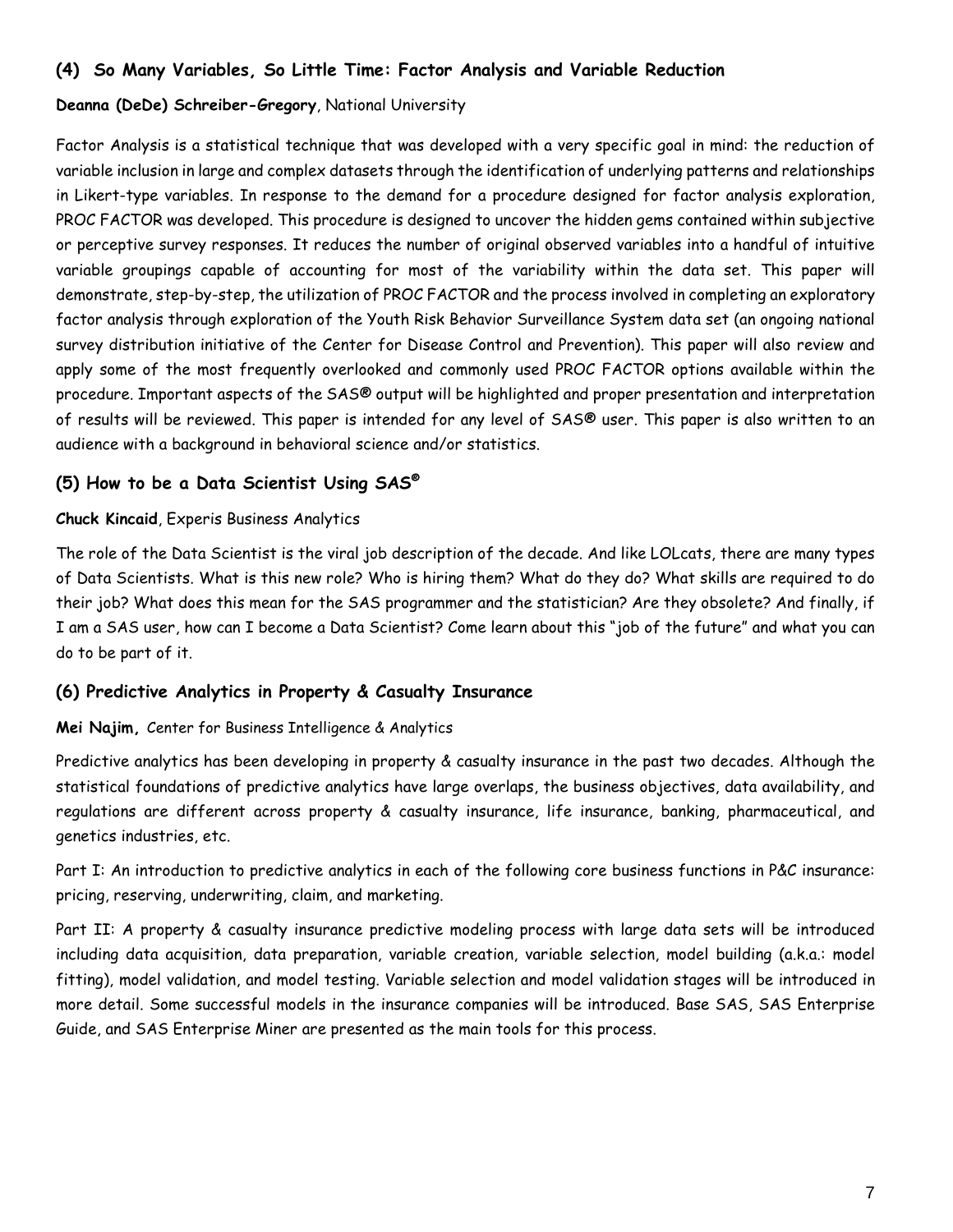#### **(7) Paint a Better Picture of Your Information with Color**

#### **LeRoy Bessler** PhD, Bessler Consulting and Research

The principles of effective use of color to communicate, rather than decorate, are software-independent. This tutorial provides advice for any presentation, data visualization, or reporting situation, whether using color for slides, text, tabular reports, spreadsheets, web pages, graphs, or maps. When it comes to the pitfalls of, and best practices for, using color, you don't know what you don't know. This tutorial will help you paint a better picture of your information, and includes details specific to SAS® software and Excel.

#### **(8) Why and How to Use SAS® Macro Language: Easy Ways To Get More Value and Power from Your SAS® Software Tools**

**LeRoy Bessler** PhD, Bessler Consulting and Research

SAS Macro Language and macro variables (a.k.a. symbolic variables) let your SAS program do things for you that would ordinarily require you to make manual changes to your code every time you run it (e.g., changing title text, changing data filters, graph controls, etc.) Whenever you change your code, not only does it take extra time, but also there is a risk of inadvertently introducing an error. SAS Macro Language makes code situation-adaptive. It can adapt to changes in data, run date, data date, data date range, etc. It is an essential tool for Software-Intelligent Application Development, which delivers Reliability, Reusability, Maintainability, Extendability, and Flexibility. Strong Smart Systems are an important asset for production programs that are run by automatic scheduling and must run hands-off every time. Code using macro language also saves time and reduces error risk for ad hoc work. Any supposedly one-time ad hoc code you build has the possibility of being needed again, very likely with minor variation, to satisfy a future request for analysis, report, or data. Programs that are basically similar, but with minor variations in purpose and output, differ only in macro invocation code, which is easy to find and understand, as compared to changes buried somewhere in a huge number of lines of SAS code.

Come to this introductory tutorial to get started using a powerful feature of Base SAS software that you already have, and which can be used with all of your other SAS software products as well.

#### **(9) Using SAS/STAT®: A Gentle Introduction to Some Frequently Used Tools**

**Melodie Rush**, SAS Institute, Inc.

Frequently, business interventions are evaluated by comparing two groups with respect to some outcome measure(s). For example, we might want to compare customers who received a marketing campaign with customers who did not receive the campaign, with respect to whether they bought additional products or services, quantity of a product purchased or other measures. We might need to compare two, or more than two, groups of customers; and the outcome measure(s) might be dichotomous (e.g., product buy-up vs. no buy-up) or continuous (e.g., quantity of a product purchased) with a variety of distributions. SAS/STAT provides several easy-to-use tools for such analytic situations, including PROC FREQ (chi-square tests, Fisher's exact test), PROC TTEST and PROC NPAR1WAY. This presentation will cover some of the tests most frequently used in the types of analytic situations outlined above. We will cover basic guidelines for using different tests and provide examples. This presentation is intended as an introduction for SAS users with a minimal statistics background.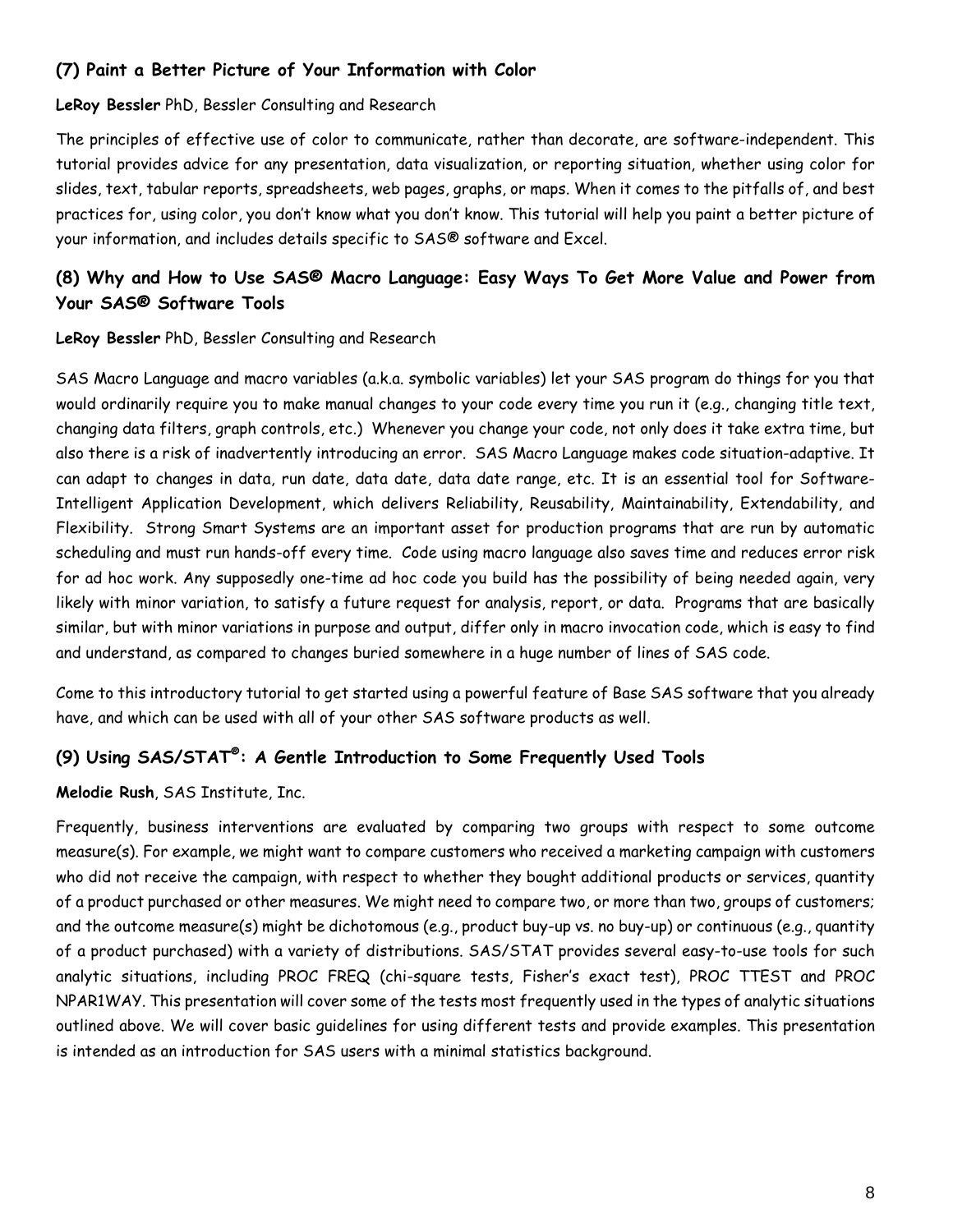#### **(10) Case Study: Using JMP to Reduce Variation in a Manufacturing Process**

#### **Melodie Rush**, SAS Institute, Inc.

In this presentation we will be covering a case study where SPC (statistical process control) methods were explored in JMP to help reduce the variation in a manufacturing process. In this case studied we need to improve and stabilize the process for safety concerns. Our goals include reducing waste, increasing production rate, early detection to prevent problems, create a stable process and determine the effect a given change has on our process. The SPC methods include control charts, distributions, graph builder and others. JMP is the perfect tool for analyzing this data. It provides interactivity and visualization to help us discover new insights for solving our business problems.

#### **(11) Analyzing Text Documents using SAS Enterprise Miner/Text Miner**

#### **Simon Geletta**, Knowledge Delivery Services, LLC

SAS has a number of tools and routines that allow performing statistical analysis on free-form text documents. This presentation explains when and how textual data mining can be used to provide business insight. The presentation includes a discussion of a text mining workflow, as well as demonstration of text mining operation applied to solving a hypothetical business problem in the insurance industry.

#### **(12) SAS® Visual Analytics for Fun and Profit: A College Football Case Study**

#### **John Davis**, SAS Institute, Inc.

SAS Visual Analytics is a powerful tool for exploring, analyzing and reporting on your data. Whether you understand your data well or are in need of additional insights, SAS Visual Analytics has the capabilities you need to discover trends, see relationships and share the results with your information consumers. This paper presents a case study applying the capabilities of SAS Visual Analytics to NCAA Division I college football data from 2005 through 2014. It follows the process from reading raw comma-separated value (csv) files through processing that data into SAS data sets, doing data enrichment, and finally loading the data into in-memory SAS® LASR™ tables. The case study then demonstrates using SAS Visual Analytics to explore detailed play-by-play data to discover trends and relationships, as well as to analyze team tendencies to develop game-time strategies. Reports on player, team, conference and game statistics can be used for fun (by fans) and for profit (by coaches, agents and sportscasters). Finally, the paper illustrates how all of these capabilities can be delivered via the web or to a mobile device – anywhere – even in the stands at the stadium. Whether you are using SAS Visual Analytics to study college football data or to tackle a complex problem in the financial, insurance or manufacturing industry, SAS Visual Analytics provides the power and flexibility to score a big win in your organization.

#### **(13) Regulatory Stress Testing: A Manageable Process with SAS®**

#### **Wei Chen**, SAS Institute, Inc.

As a consequence of the financial crisis, banks are required to stress test their balance sheet and earnings based on prescribed macroeconomic scenarios. In the United States, this exercise is known as the Comprehensive Capital Analysis and Review (CCAR) or Dodd-Frank Act Stress Testing (DFAST). In order to assess capital adequacy under these stress scenarios, banks need a unified view of their projected balance sheet, incomes and losses. In addition, the bar for these regulatory stress tests is very high regarding governance and overall infrastructure. Regulators and auditors want to ensure that the granularity and quality of data, model methodology and assumptions reflect the complexity of the banks. This calls for close internal collaboration and information sharing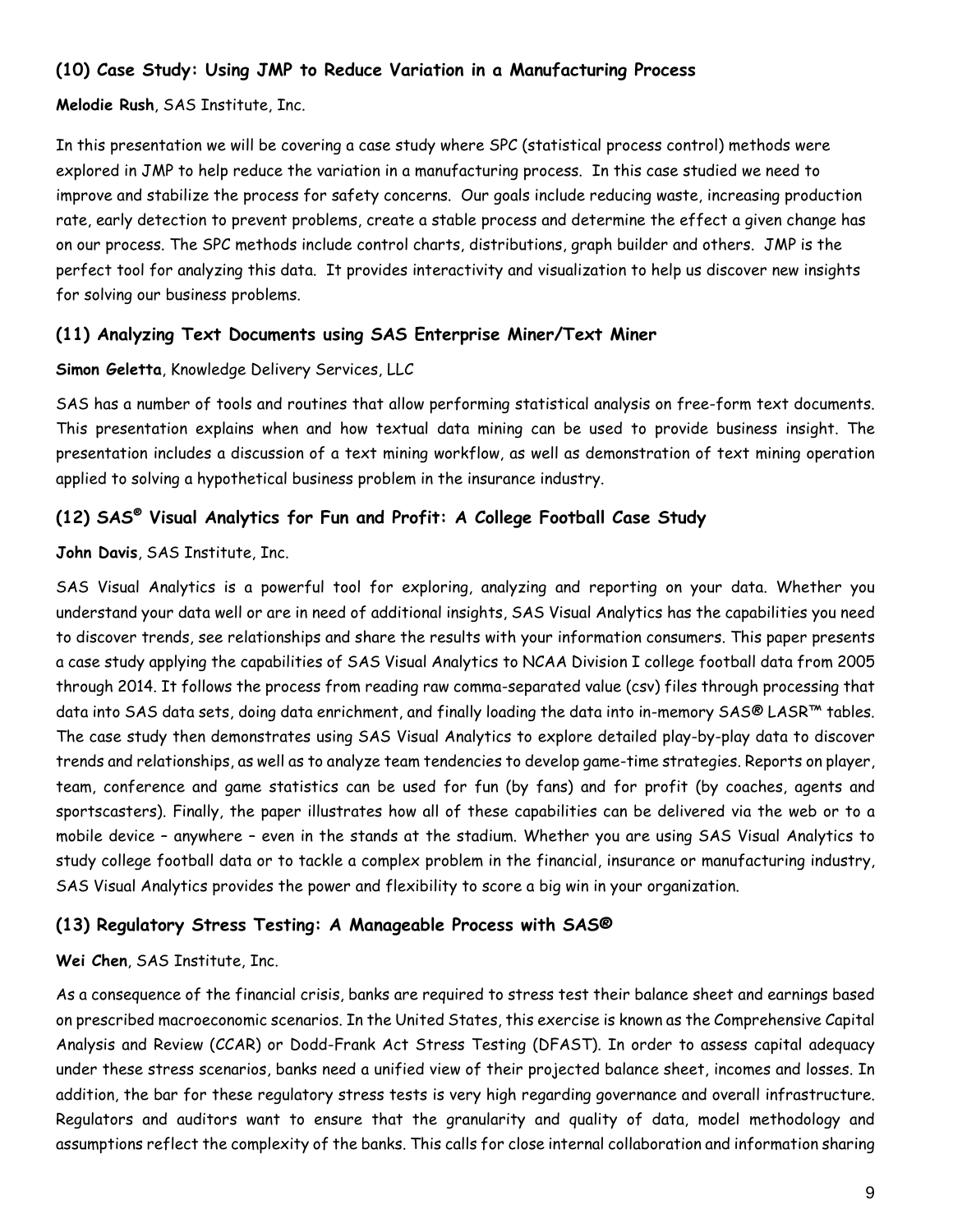across business lines, risk management and finance. Currently, this process is managed in an ad hoc, manual fashion. Results are aggregated from various lines of business using spreadsheets and Microsoft SharePoint. Although the spreadsheet option provides flexibility, it brings ambiguity into the process and makes the process error prone and inefficient. This paper introduces a new SAS stress-testing solution that can help banks define, orchestrate and streamline the stress-testing process for easier traceability, auditability and reproducibility. The integrated platform provides greater control, efficiency and transparency to the CCAR process. This will enable banks to focus on more value-added analysis such as scenario exploration, sensitivity analysis, capital planning and management, and model dependencies. Lastly, the solution was designed to use existing in-house platforms that banks may already have in place.

#### **(14) Case-Control Match with Propensity Score Using Hash Table Lookup**

#### **John Xu,** 1ST Consulting LLC

Propensity Score is often used in Case Control studies to select from population the controls with same or similar characteristics. It typically use logistic regression to generate the Propensity Score. Then a process is utilized to match them. This process can be illustrated as the following. Image we have 1 basket of red balls and another basket of blue balls. There is a number on each ball. Now we pick a red ball, note the number on the ball and search the blue balls to find the best match, either the same number or, if not found, the closest number. Then we put aside the matching pairs and repeat the process until basket with red ball are empty. This sound very simple but it is not easy to implement with traditional SAS data step or PROC SQL. Since SAS now support Hash look up, the programming become pretty simple.

In this presentation, we will learn how to use proc logistic to create Propensity Score and how to use hash lookup to perform the match.

#### **(15) Creating Multi-Sheet Microsoft Excel Workbooks With SAS®: The Basics and Beyond**

#### **(3-hour Hands-On Workshop)**

**Vince DelGobbo**, SAS Institute, Inc.

This presentation explains how to use Base SAS®9 software to create multi-sheet Excel workbooks. You learn step-by-step techniques for quickly and easily creating attractive multi-sheet Excel workbooks that contain your SAS output using the ExcelXP Output Delivery System (ODS) tagset. The techniques can be used regardless of the platform on which SAS software is installed. You can even use them on a mainframe! Creating and delivering your workbooks on demand and in real time using SAS server technology is discussed. Although the title is similar to previous presentations by this author, this presentation contains new and revised material not previously presented.

#### **(16) Intermediate SAS Macro (2-hour Hands-On Workshop)**

#### **Chuck Kincaid**, Experis Business Analytics

This Hands On Workshop will explore some of the more advanced capabilities with the SAS Macro Language that allow you to create programs with greater flexibility. Some of the features explored could include creating macro programs, parameters, macro looping, macro debugging, and creating data driven programs.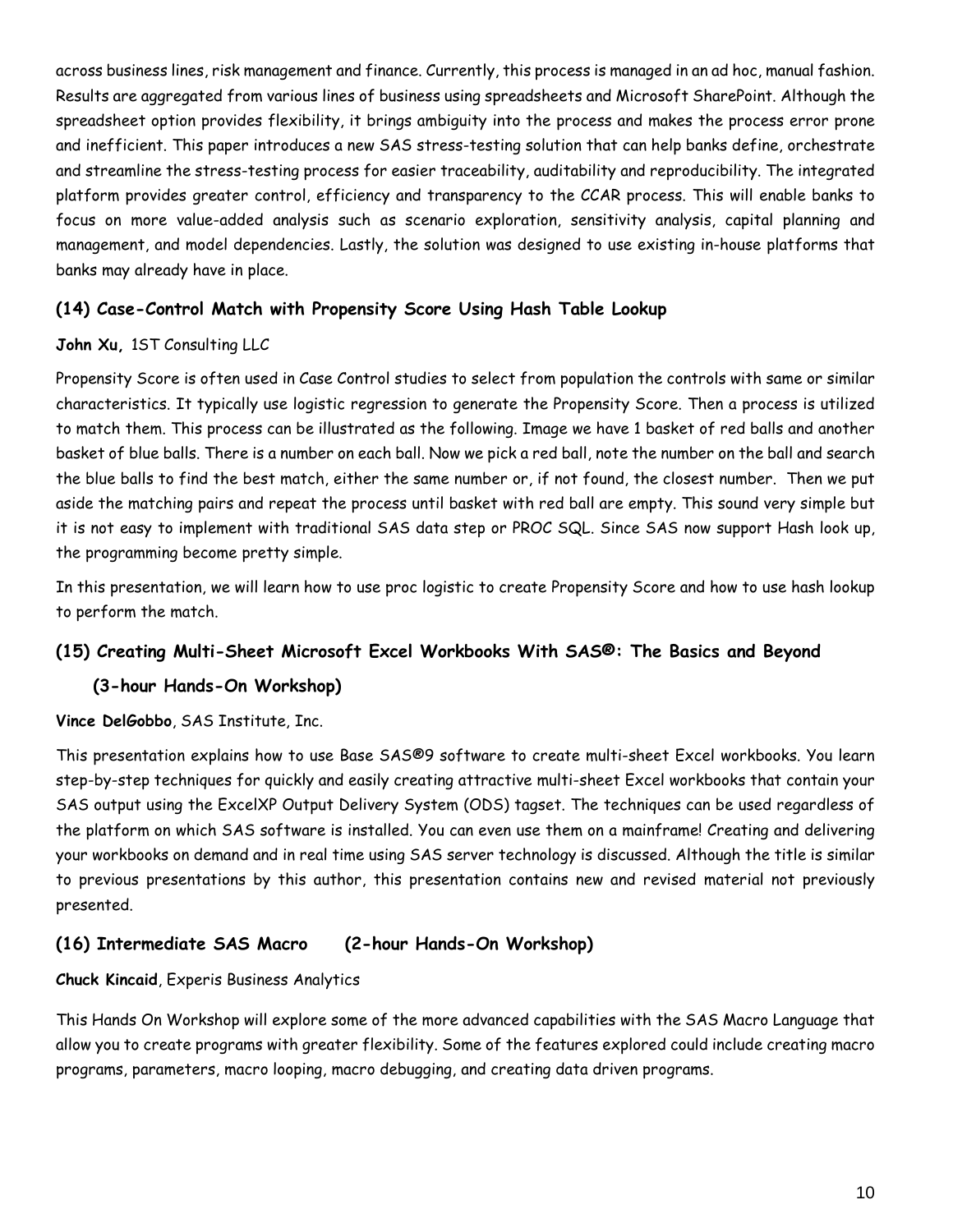#### **(17) Downloading, Configuring, and Using the "Free" SAS® University Edition Software**

#### **(1-hour Hands-On Workshop)**

#### **Kirk Paul Lafler**, Software Intelligence Corporation

The announcement of SAS Institute, Inc's "free" "SAS University Edition" is an exciting development for SAS users and learners around the world! The software bundle includes Base SAS, SAS/STAT, SAS/IML, Designer Studio (user interface), and SAS/ACCESS for Windows, with all the popular features found in the licensed SAS versions. This is an incredible opportunity for users, statisticians, data analysts, scientists, programmers, students, and academics everywhere to use (and learn) for career opportunities and advancement. Capabilities include data manipulation, data management, comprehensive programming language, powerful analytics, high quality graphics, world-renowned statistical analysis capabilities, and many other exciting features.

This presentation discusses and illustrates the process of downloading and configuring the SAS University Edition. Additional topics include the process of downloading the required applications, "key" configuration strategies to run the "SAS University Edition" on your computer, and the demonstration of a few powerful features found in this exciting software bundle.

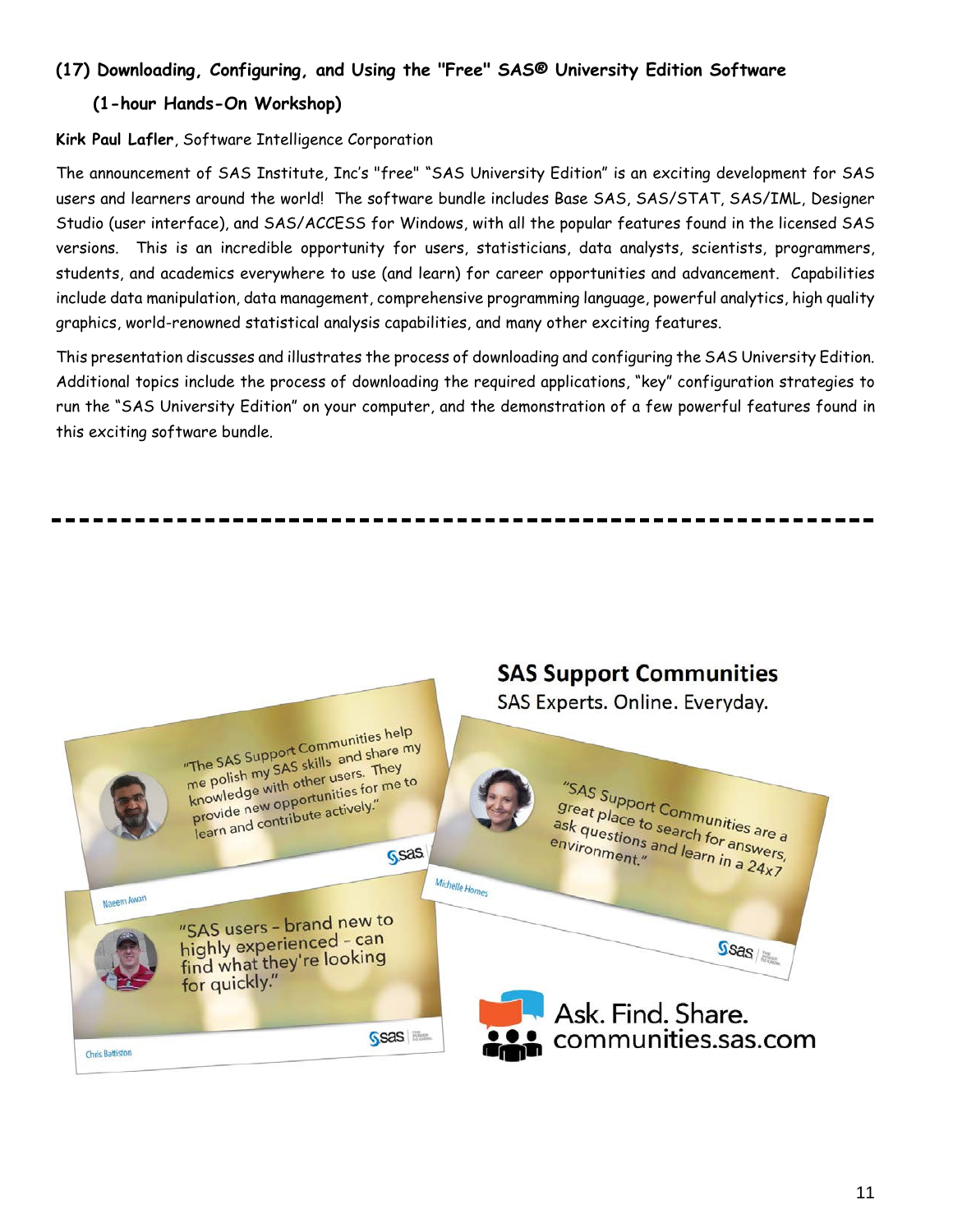## **Biographies**



**Dr. LeRoy Bessler** has presented at software users conferences in the US, Canada, and Europe, on effective visual communication (using graphs, tables, web pages, maps, or color), highly formatted Excel reporting from SAS, his tools to assist SAS server administrators, users, and managers, and Software-Intelligent Application Development to maximize Reliability, Reusability, Maintainability, Extendibility, and Flexibility. His SAS® experience includes application development and supporting users, servers, software, and data.



**Wei Chen** is the director of SAS Stress Testing Solutions where he leads the SAS global enterprise stress testing and IFRS 9 solutions. Prior to this he was the head of the global product management of banking risk products at SAS Institute, Inc. where his responsibility covers market, credit, liquidity and enterprise risk as well as advanced asset liability management. Wei has over fifteen years' experience in risk analytics and technology in banking and insurance. He works closely with financial institutions and academic researchers and is active in risk methodology and technology research. Wei is an Associate Editor of Journal of Risk Model Validation. He has recently published a Wiley Finance book on Financial Risk Management and has authored many papers in financial risk journals. He is a frequent speaker in professional and academic risk communities. He is a director of the GARP Raleigh Chapter.

Wei holds a PhD from the University of Iowa, where his primary research topic was econometric models of fixed income securities and credit risk. Wei is a Financial Risk Manager (FRM(r)).



**John Davis** is a member of the Customer Experience Testing team at SAS Institute, Inc. He has been working with SAS for 22 years - first as a SAS customer, and later as a Systems Engineer working with SAS customers. Now he represents the customer perspective to the SAS Developer community. Today he will combine his love of SAS software with his love of College Football to share his work on a recent project.



**Vince DelGobbo** is a Senior Software Developer in the Metadata and Execution Services group at SAS. This group's responsibilities include the SAS/IntrNet Application Dispatcher and SAS Stored Processes. He is involved in the development of new Web- and server-based technologies, bringing 3rd-party metadata into SAS, and integrating SAS output with Microsoft Office. He was also involved in the early development of the ExcelXP ODS tagset. Vince has been a SAS Software user since 1982, and joined SAS in 1992.



**Dr. Simon Geletta** is an associate professor in the Master of Public Health (MPH) program at Des Moines University in Des Moines, Iowa, where he teaches courses in healthcare research and statistics, community research methods and geographic information systems for healthcare professionals. Dr. Geletta is also the founder of Knowledge Delivery Services, LLC - a systems consulting and service business and a Silver Partner member of the SAS Alliance Network.



**Chuck Kincaid** is Engagement Director in the Kalamazoo Center of Excellence, where a team of analytics professionals has been providing services to every industry since the early 90's. Chuck regularly speaks at events like this one, including the International Workshop on "Advanced Analytics and Data Science" in Poland, as well as giving the keynote presentation at SESUG 2014. Awesome experiences for which he is humbly grateful. His professional interests are in analytics talent, data science, analytics infrastructure, education and visualization.



**Kirk Paul Lafler** has been programming in SAS® since 1979 and is consultant and founder of Software Intelligence Corporation. He is a SAS Certified Professional, application developer, programmer, data scientist, mentor, and provider of IT consulting services and training to SAS users around the world. As the author of six books including *Google® Search Complete!* (Odyssey Press. 2014) and *PROC SQL: Beyond* the Basics Using SAS, Second Edition (SAS Institute, Inc. 2013); he has written more than five hundred papers and articles; been an Invited speaker at five hundred-plus SAS International, regional, special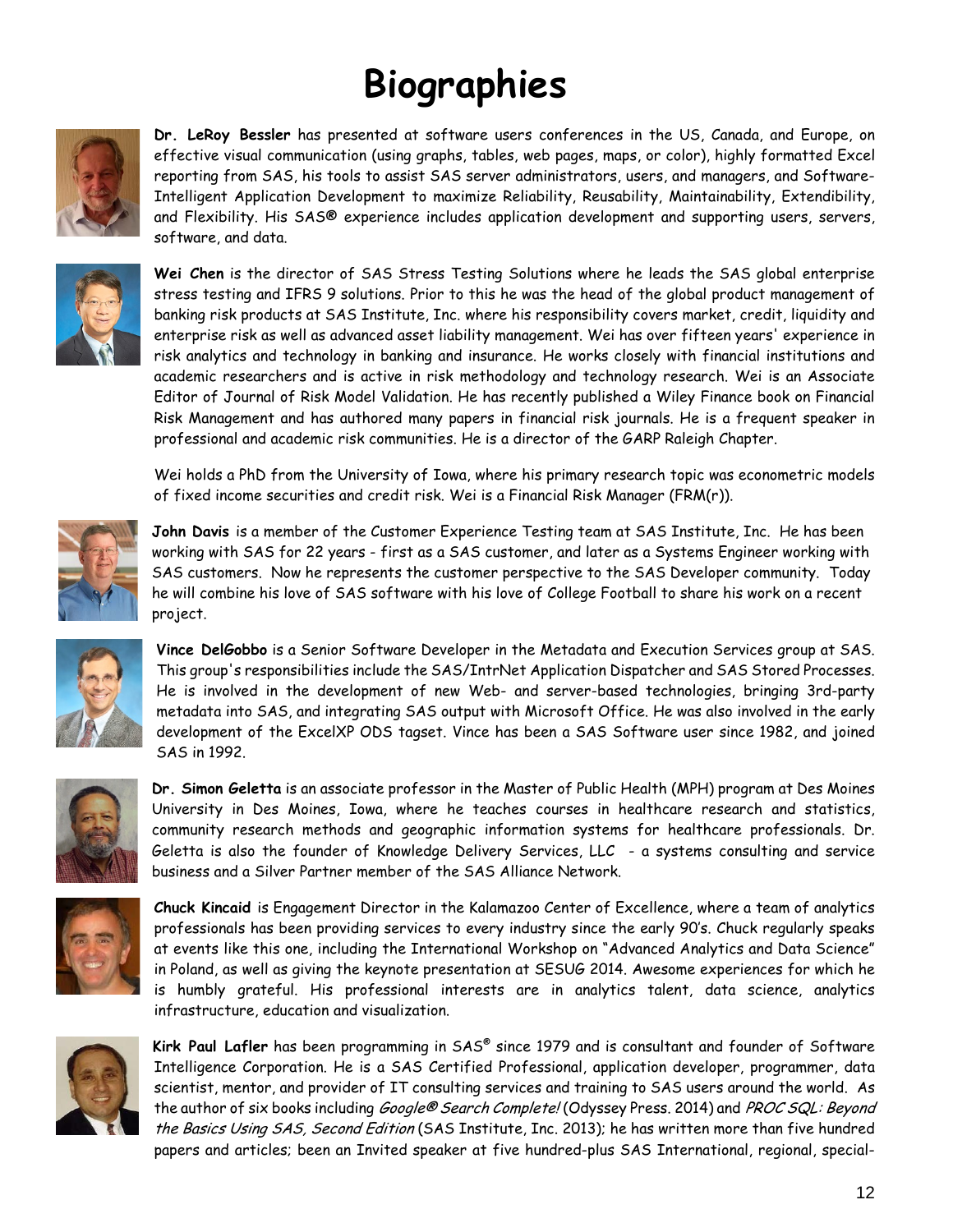interest, local, and in-house user group conferences/meetings; and is the recipient of 23 "Best" contributed paper, hands-on workshop (HOW), and poster awards.



**Mei Najim** is currently a project manager and predictive modeling technical lead in the Center for Business Intelligence & Analytics at Sedgwick, where she has been since January 2014. In this role, Mei is mainly responsible for leading predictive modeling technical work and providing technical training and support to internal business partners and external clients.

Mei has over 10 years of analytics experience in both personal and commercial lines in the areas of predictive modeling, catastrophe modeling, actuarial reserving, actuarial pricing, and claim analytics for major P&C (re)insurers, insurance advisory organizations, and claim management services.

Mei holds a Bachelor of Science in actuarial science from Hunan University and two Master of Science degrees, in applied mathematics and in statistics from Washington State University. Mei is a member of the American Statistical Association.



**Melodie Rush** is a Senior Data Scientist for the Customer Loyalty Team at SAS Institute, Inc. Melodie received both her B.S. in Statistics and her Masters in Science of Management with a technical option in Statistics from North Carolina State University. Before joining SAS in 1996, Melodie worked for Research Triangle Institute as a Statistician. Her responsibilities included implementing national and local surveys of various topics, such as health care, employee benefits, and drug abuse. As part of her research, she has published work for both the American Statistical Association and the American Public Health Association. After joining SAS, Melodie has developed presentations and methodology for doing many types of analysis, including data mining, forecasting, data exploration and visualization, quality control and marketing. She has spent the last 19 years helping companies identify and solve problems in each of these analytical areas.



**Deanna (DeDe) Schreiber-Gregory** recently obtained her Masters degree in Health and Life Science Analytics from National University, and also holds two bachelor's degrees, one in Psychology and another in Statistics, from North Dakota State University. She currently lives in Moorhead, MN with her husband, who has a degree in Art. Deanna has presented at several local, region, national, and global SAS user group conferences, with SCSUG last October being her 20th conference since 2011. She also has 3 published articles on binge-eating disorder at peer-reviewed clinical journals and has had work presented at regional and national clinical psychology conferences.



**John Xu** is the Director of Consulting of 1ST Consulting LLC, a West Des Moines based consulting company specialized in SAS related services. He has over 20 years of SAS experience in Financial, Insurance, Marketing, Government, Education, and Pharmaceutical industries. John is Vice President of MidWest SAS Users Group. He is currently leading the activities of Iowa SAS Users Group and also supporting Nebraska SAS Users Group.



**Anne O'Keefe, Conference Co-Chair,** is the Senior Epidemiologist with the Douglas County Health Department, in Omaha, Nebraska. She has over 20 years of SAS experience in federal, state, and local public health agencies.



**Robin High, Conference Co-Chair** has been a biostatistician at the University of Nebraska Medical Center in Omaha, NE since 2008. His prior experience includes statistical consulting with a civil engineering firm in Austin, Tx, researchers at Oregon State University, and for nearly 15 years assisted graduate students and faculty at The University of Oregon. He has over 25 years' experience with the SAS System.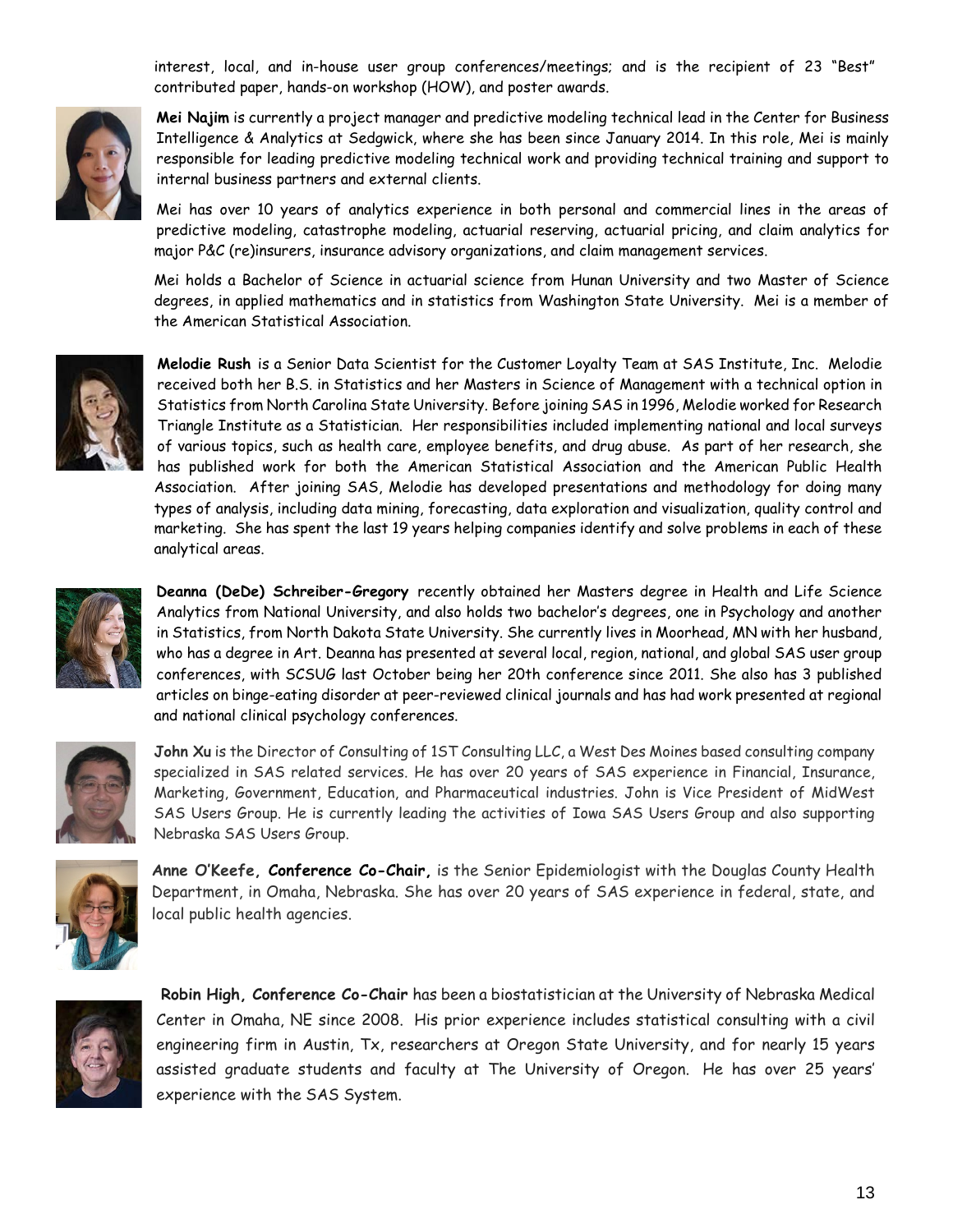## **We Need Your Help: Volunteer Signup Form**

This conference is made possible by volunteers like you. If you would like to help with this conference, please complete the form below and email it to Anne O'Keefe at **omaha1day@yahoo.com** with subject line: NEBSUG Volunteer. Thanks!

| Name  |  |
|-------|--|
| Phone |  |
| Email |  |

Please rank the volunteer work in which you are interested:

#### ( ) Registration Coordinator.

Need to come early at 7:15 am on May 24 (Conference day) to conference site to set up registration table and check attendees in.

#### ( ) Session Coordinator.

Direct attendees to the proper conference room. Distribute handouts if available. Remind speaker about time left. Introduce speaker if asked by Section Chair. Minimum of half day in a session required. In Hand-On Workshop, help attendees resolve any technical issues.

#### ( ) Liaison

Promoting the conference within your own company by distributing conference announcements, coordinating group registrations etc.